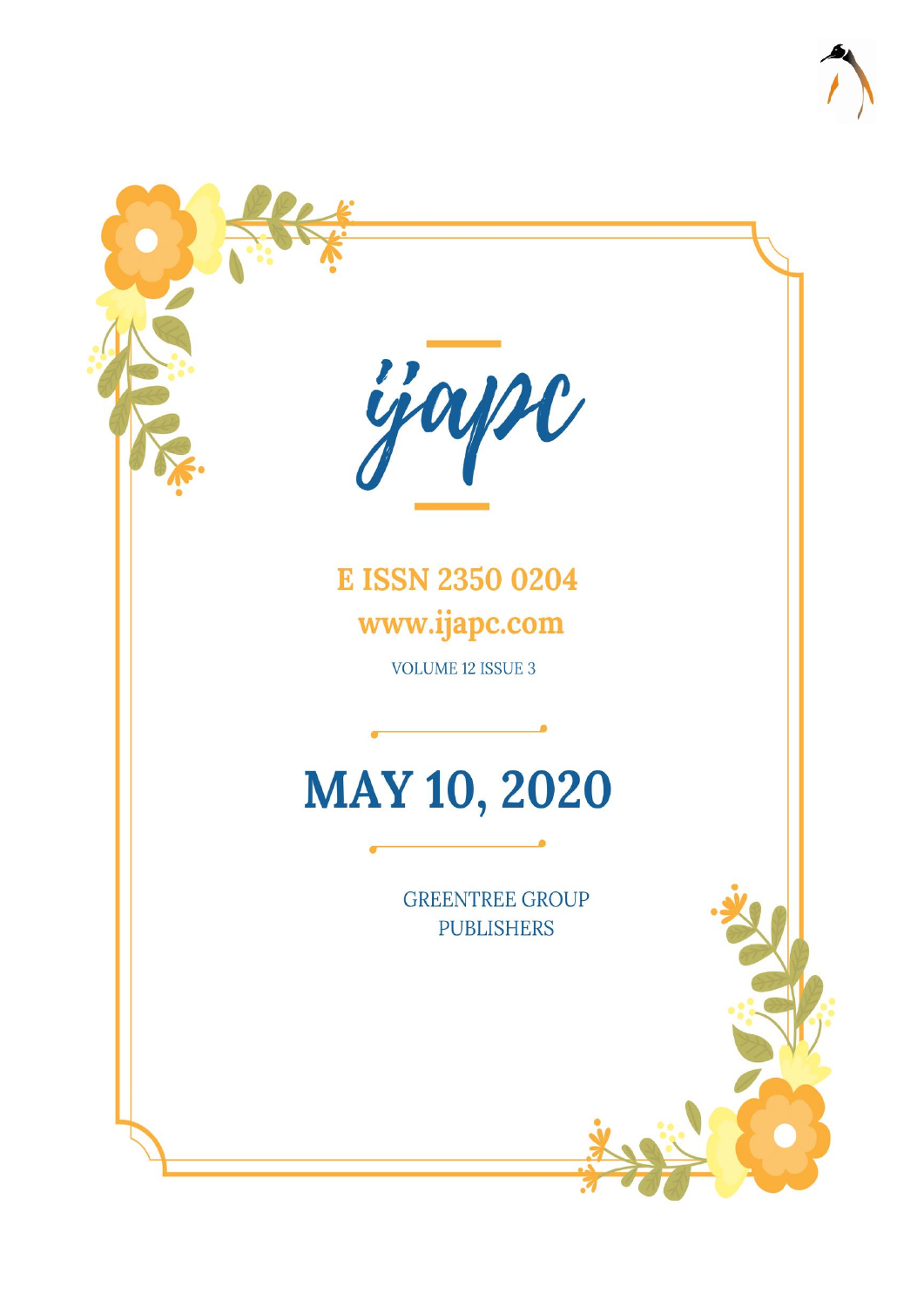

REVIEW ARTICLE www.ijapc.com

**e-ISSN 2350-0204**

# **Physiological Importance of Waking-Up in** *Brahma Muhurta***: A Review**

Mukesh Kumar Tiwary<sup>1\*</sup>, Gitanjali Sasmal<sup>2</sup> and Vinay Bhardwaj<sup>3</sup>

<sup>1-3</sup>P.G. Department of Kriya Sharir, Govt. Ayurved College, Raipur, Chhattisgarh, India

## **ABSTRACT**

*Ayurveda* is the science of life. *Ayurveda* has great contribution in treatment of diseases as well as prevention of diseases. If we follow the rules of *Dincharya* we will be healthy without any medicine. The first step in *Dincharya* is *Brahma Muhurta*. *Brahma muhurta* is a period of two *muhurtas*, or about one and half hour before dawn. In the Ayurvedic literature, this period is considered as ideal time for *Adhyayana*, *Vyayama*, *Dhyana*, Worship or any other religious practices. Nowadays, we all are suffering from diseases due to change in our lifestyle. At the time of *Brahma muhurta* the environment is clean & pollution free. Along with the clean air, the pleasant atmosphere, absence of noise, rays of the rising sun are very beneficial to the health. The cheerful atmosphere has a considerable effect on the body and mind. The person who wakes up in *Brahma muhurta* (early morning), his ageing process is delayed as it decreases oxidative stress in body. Awakening in *Brahma-muhurta* destroys the harmful effects at primary level as well as increases the health and life span. It is important to understand about the relation of *Doshas* with the time of the day. After review of this article, aim of this study to know about the physiological benefits of waking up in *Brahma Muhurta*.

\_\_\_\_\_\_\_\_\_\_\_\_\_\_\_\_\_\_\_\_\_\_\_\_\_\_\_\_\_\_\_\_\_\_\_\_\_\_\_\_\_\_\_\_\_\_\_\_\_\_\_\_\_\_\_\_\_\_\_\_\_\_\_\_

# **KEYWORDS**

*Dincharya, Brahma muhurta, Lifestyle, Health*

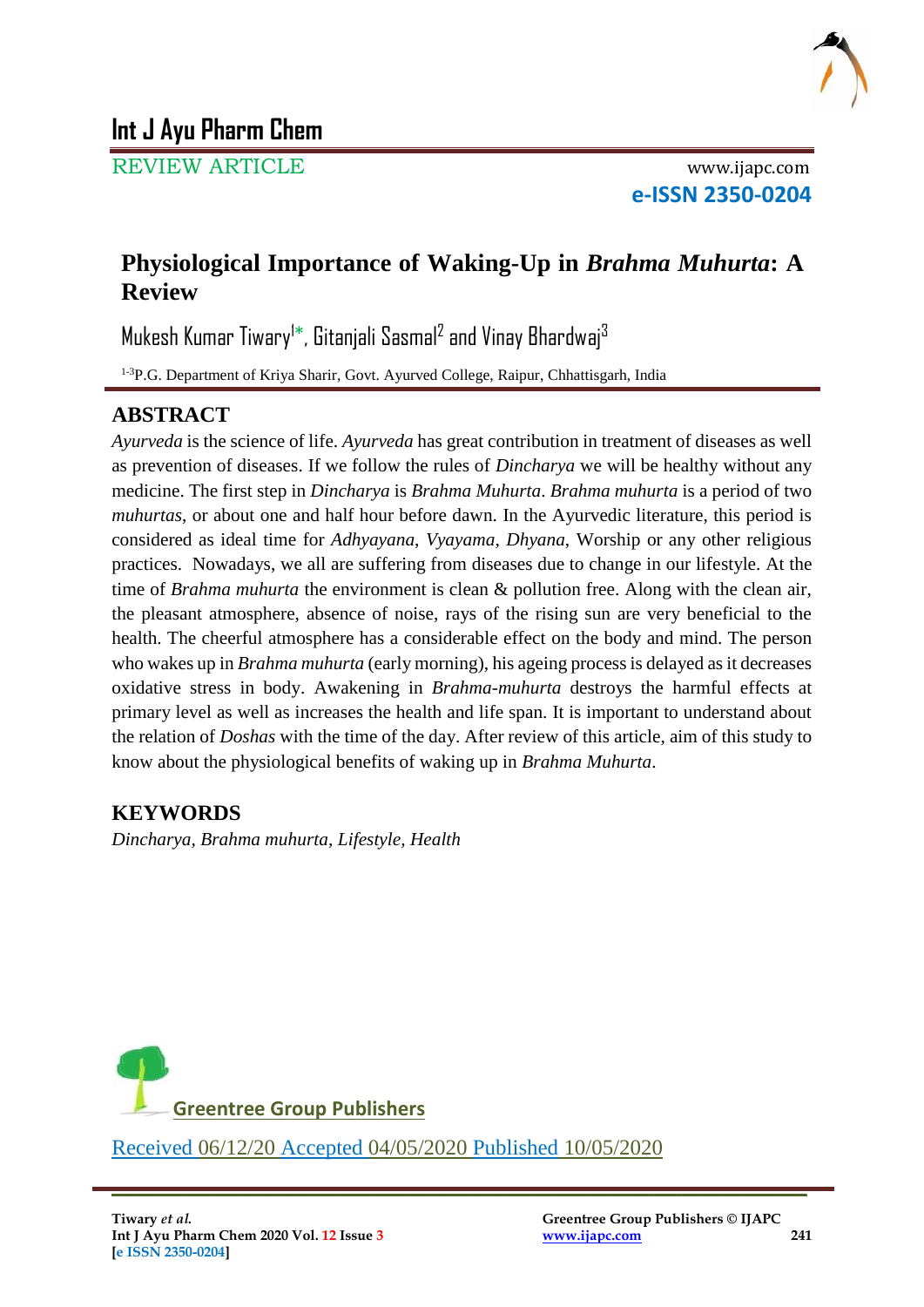## **INTRODUCTION**

*Ayurveda* emphasizes on maintenance of health of a healthy person and curing the disease of an ill<sup>1</sup>. The *Charya*, which is done in daily life is known as *Dincharya* (Daily regimen). *Charya* (regimen) is performed to prolong life span<sup>2</sup>. Dincharya (Daily regimen) begins with getting up from the bed till one goes to his bed in the night.

*Brahma muhurta* is considered to be the apt time for waking up which is the fourteenth *muhurta* of Ratri<sup>3</sup>. Brahma is knowledge, which is gained by reading. The time which is ideal to the gaining of knowledge is known as *Brahma muhurta*. One desirous of long healthy life should get up in *Brahma muhurta<sup>4</sup>* . *Hemadri* commentary on the same verse considers it as last part of night i.e. time just prior to sunrise<sup>5</sup> . Time of *Brahma muhurta* is an intermittent duration between respiration and photosynthesis in plant kingdom. There will be abundance of Nascent oxygen which is properly mixes with hemoglobin forming oxy-hemoglobin reaching to the remote tissue and also boost the immune system, as oxygen deficient bodies are highly prone to disease. Also *Brahma muhurta* is the right time for *Adhyayana* (study) and the time when melatonin synthesis in the body will

be optimum. Awakening late from the bed induces lethargic moods throughout the day causing inactivity.

#### **Period of** *Brahma Muhurta*

The last phase of night i.e. three hours before sunrises is *Brahma muhurta*. The shastra prescribed one should give up sleep at this time<sup>6</sup>. One *muhurta* is equal to 48 minutes. Brahma muhurta is a time of one and half hour before sunrise or more precisely one hour thirty six minute i.e. ninety six minute is equal to two *muhurta* or four *ghatika*<sup>7</sup> . *Acharya Shankara* believed that *Brahma Muhurta* are the "last three hours of the night" (from 3:00 AM to 6:00 AM $)^8$ .

# **Importance of waking up in** *Brahma Muhurta*

If creature beings are in receipt of up in *Brahma Muhurta*, they are capable with pure health, beauty, wealth and intelligence<sup>9</sup> . Ancient *Ayurvedic* texts and *Acharyas* believe that by getting up early in the morning human beings gains beauty, praise intelligence, money, health and longevity and his life become beautiful like lotus<sup>10</sup>. At this time there is positive flow of energy and mental faculties are at their highest. By rising at this time the body can synchronize with the rhythm of sun. Vitamin E and Vitamin D are found in abundant quality in early morning sun's ultraviolet rays. It is considered to be most

 $\mathcal{L}_\mathcal{L}$  , and the contribution of the contribution of the contribution of the contribution of the contribution of the contribution of the contribution of the contribution of the contribution of the contribution of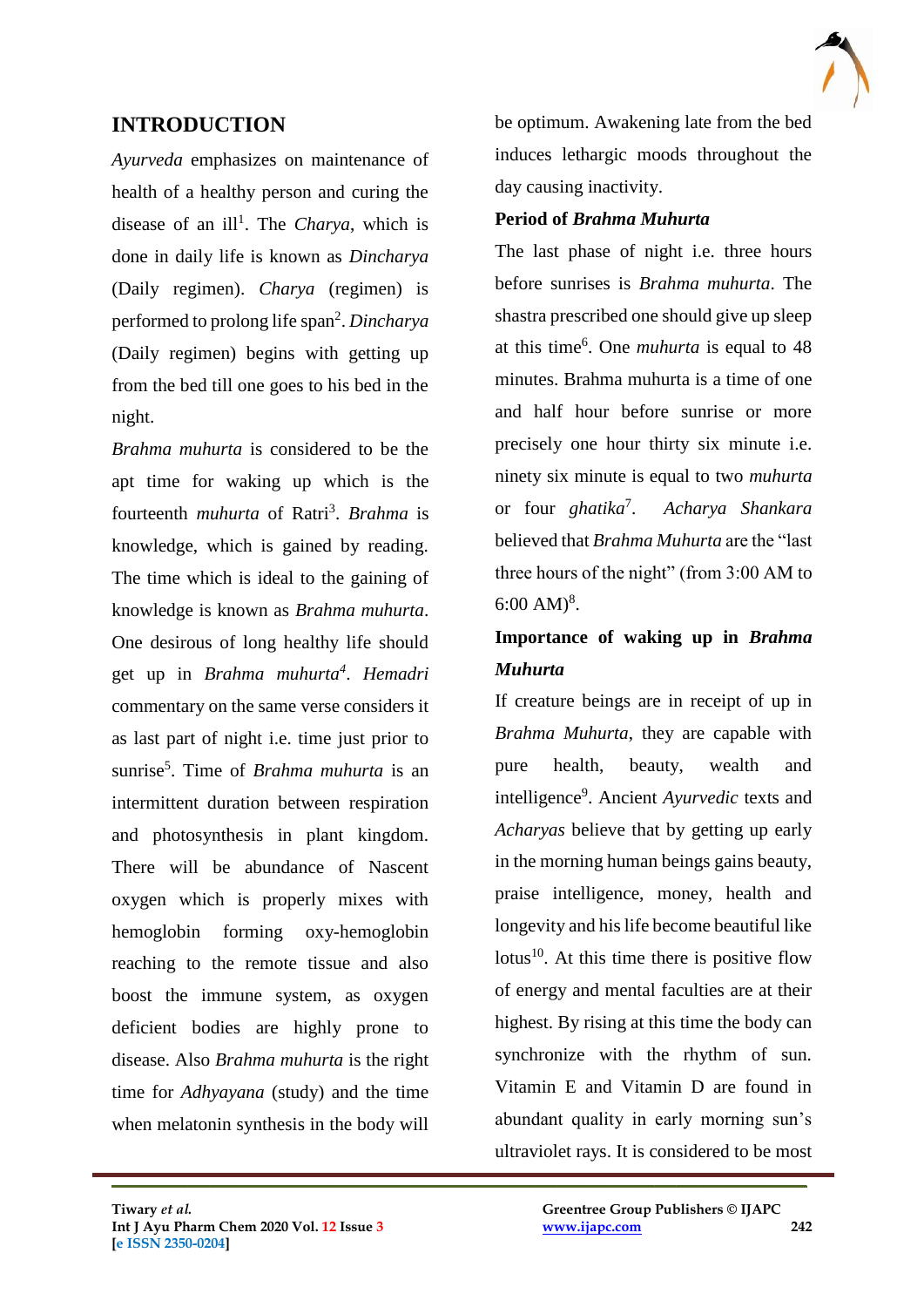

auspicious time when one can do/start spiritual things like observing meditation or reciting prayers or even to embark on new projects<sup>8</sup>.

# **Relation between** *Vata Dosha* **and**  *Brahma Muhurata*

*Ayurveda* states that there are three *Dosha*  found in the human physical body called *Vata, Pitta* and *Kapha*. The *Vriddhi* or *Kshaya* of these three *Doshas* is related to the time. From 2:00am until 6:00am (sunrise) is the time of *Vata Dosha*<sup>11</sup>. This is not to be considered exact, but variable minutely according to the season. The main function of *Vata* is movements, so to get up in this time ensure that *Vata Dosha* will be functioning properly.

### **AIM**

To study the physiological importance of get up in *Brahma Muhurta.*

### **OBJECTIVE**

To study the effect of waking up in *Brahma Muhurta* for healthy lifestyle.

## **MATERIALS AND METHODS**

For this study, the essential and theoretical component have been collected from the *Ayurvedic Samhitas* or text with their commentaries, various references books, journals, modern text & online surfing to be reviewed.

#### **Literary Review**

According to *Atharva Veda*, a person who waking up in early morning will be free from disease. *Lord Krishna* said in *Bhagvada Geeta*, a person whose *Ahara Vihara* is correct, whose activities and life style is perfect and who sleep and gets up perfectly will be free from all miseries $^{12}$ .

In *Charaka Samhita*, the word *Brahma Muhurta* is not mentioned, but while explaining the *Matrashitiya Adhyayana Vidhi*, it has been explained that it is important for a scholar to wake up early in the morning. Acharya Charaka says that one should get up during *Upavyusha* i.e., when still there is part of *Raatri* left which is nothing *Brahma Muhurta*<sup>13</sup> .

According to *Astanga Samgraha*, before waking up in the morning, one should assure proper digestion of food taken during last night $14$ .

According to *Swami Gourangapada*  timing of *Brahma Muhurta* is the 48 minutes from 1 hour 36 minute to 48 minute before sunrise. There are 30 *Muhurta* in a day and each *Muhurta* possesses irreplaceable outcome or  $result^{15}$ .

## **DISCUSSION**

 $\mathcal{L}_\mathcal{L}$  , and the contribution of the contribution of the contribution of the contribution of the contribution of the contribution of the contribution of the contribution of the contribution of the contribution of

Waking up in *Brahma muhurta* (two hours before the sunrise) is beneficial for human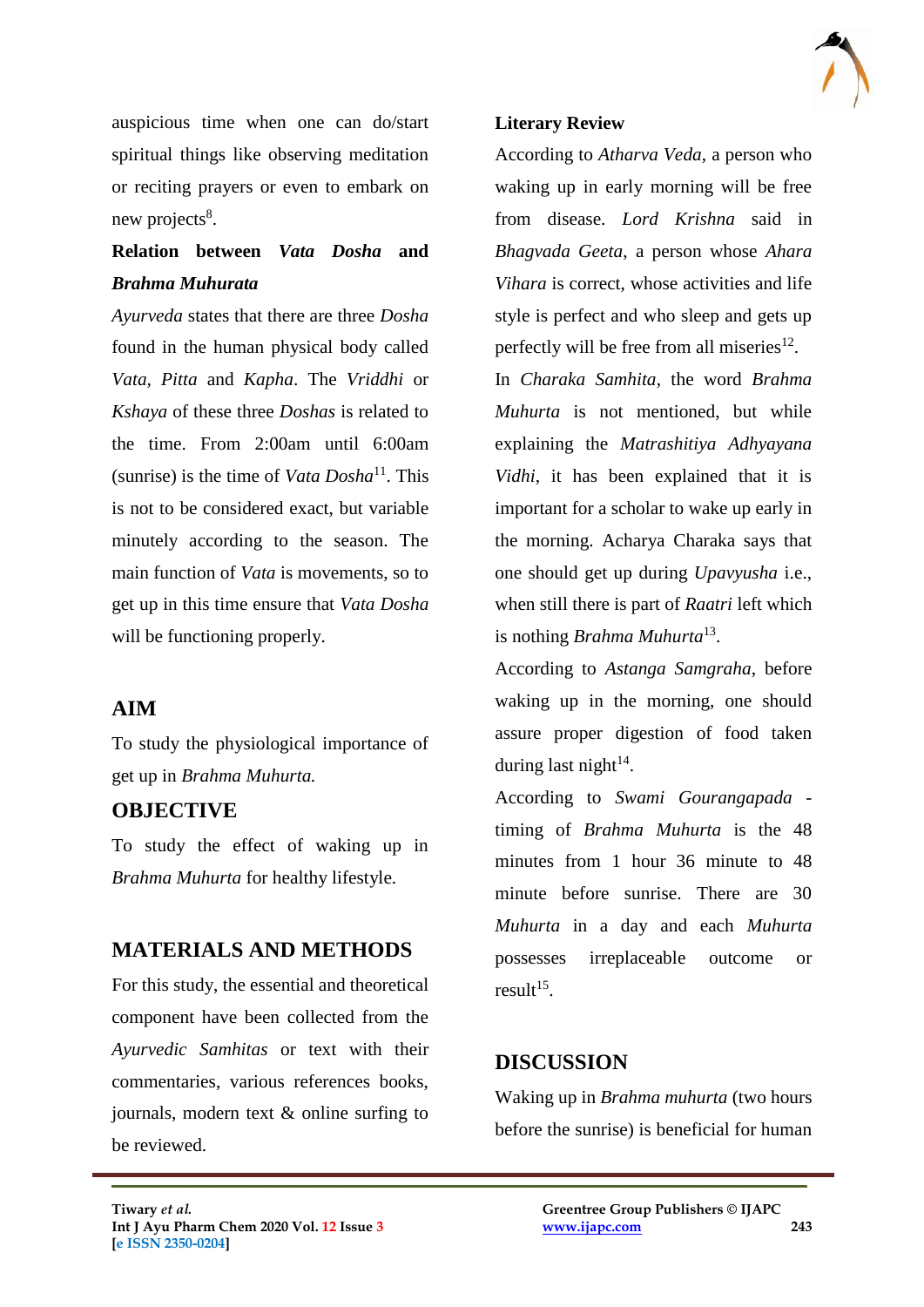

beings. Now a days, there is a lot of pollution in the environment but in the morning hours it will be clean without any pollution. Along with the clean air, the pleasant atmosphere, absence of noise, the morning rays of the rising sun is very beneficial to the health. Currently a time outstanding to altering in every day habit or lifestyle, we are considering the 70-80% of emotional diseases are occurs in beneficial individual. Awakening in *Brahma muhurta* are comprises *Jeeva Amruta*, for the reason that emerging oxygen nourishes and rejuvenates each and every cell of the body. Synthesis of melatonin increases in this time episode by the pineal gland, which is having the governing produce over the reproductive system, thermoregulatory effect, metabolic rate, antioxidant levels and achieve on main part immunity<sup>16</sup>.

The very first activity of the daily routine, i.e. rising in early on morning. It must be abruptly before sunrise or in the *Vata*  period. *Vata Dosha* is be flippant an main function in interchange of quantity and mind, in this time spot majority and take offense toil their altogether perform as it should be entirely like exclusion of garbage effect after right absorption of foodstuff which is devour at keep up night. If any different make sure of not start at genteel time, the *Doshika* imbalances are

establish in these individual. The effects of this *Doshika* imbalance can be observed physically as an increased tendency to get upper respiratory disorders, constipation and incomplete elimination of wastes from the intestines (leading to accumulation of toxins in the blood), general lethargy and fatigue $^{17}$ .

The fresh and pure wind that blows in the morning has a mixture of life-giving force in it. According to *Ayurveda*, it blows with the nectar sprinkled by the moon at night. After the nights rest, our mental faculties are fresh with new energy, and minds become fertile in the lonely and totally quite atmosphere of the morning. This condition is particularly supportive of physical health, mind, soul, heart, eyesight, and memory. According to scientific studies, the percentage of oxygen is 41, of nitrogen 55, and of carbon dioxide 4 in the *Brahma muhurta*. As the sun rises, vehicles start playing on the road, and the hot vapor of the earth rises up. The percentage of carbon dioxide goes up from 4 to 60 which is harmful for long life of  $people^{18}$ .

## **CONCLUSION**

 $\mathcal{L}_\mathcal{L}$  , and the contribution of the contribution of the contribution of the contribution of the contribution of the contribution of the contribution of the contribution of the contribution of the contribution of

*Brahma Muhurta* increases the intellectual land of inhabit in changed right biological occasion that development the neurons and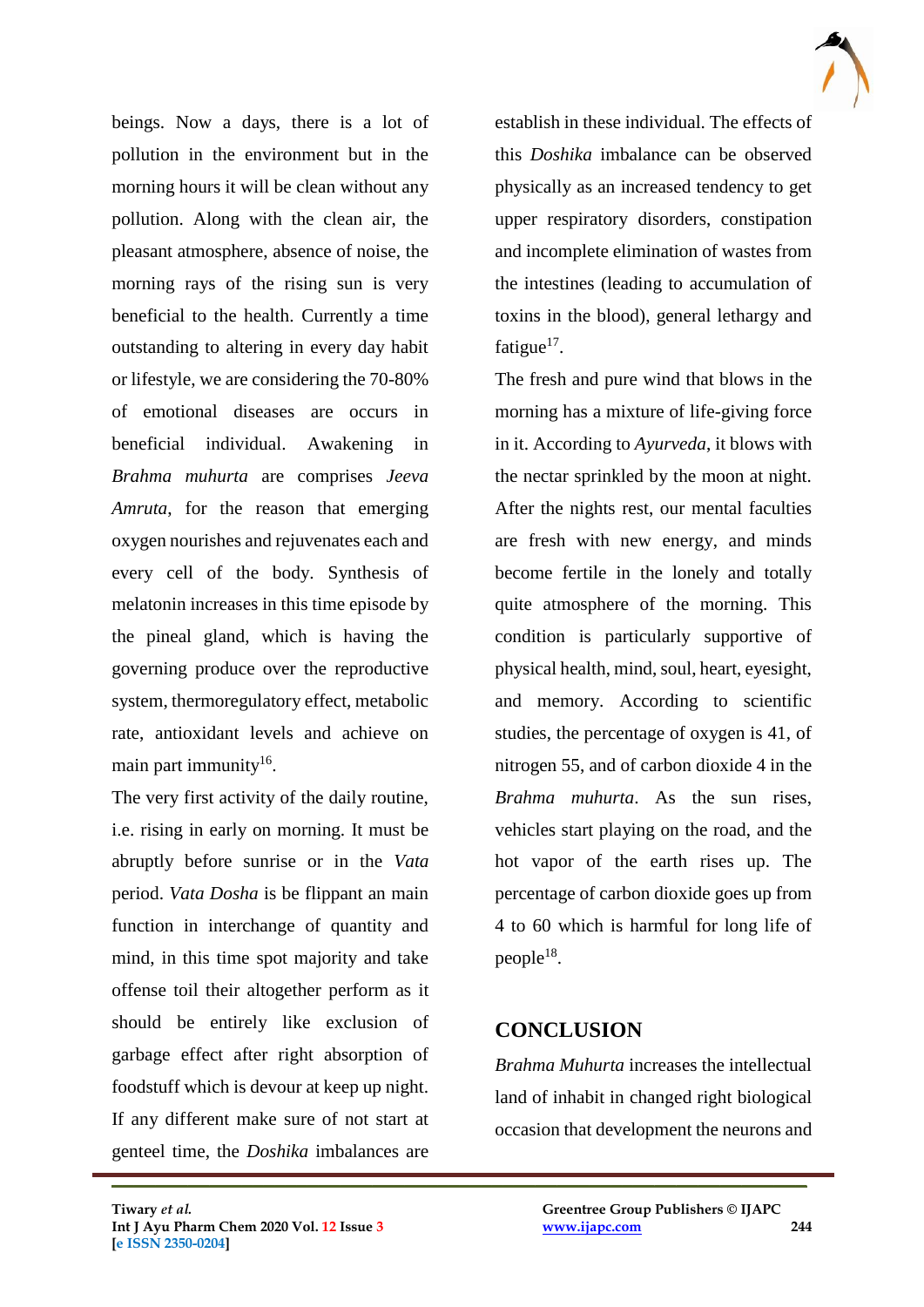

essential organs of the body. Awakening in *Brahma Muhurta* are considered to be the best tool to lead a healthy life. Health management is enjoyable and free but disease management is painful and costly, so we always says that "prevention is better than cure".

In short we can say that wake up in *Brahma muhurta* is very favorable that boost physical, mental, social and spiritual health as well.

 $\mathcal{L}_\mathcal{L}$  , and the contribution of the contribution of the contribution of the contribution of the contribution of the contribution of the contribution of the contribution of the contribution of the contribution of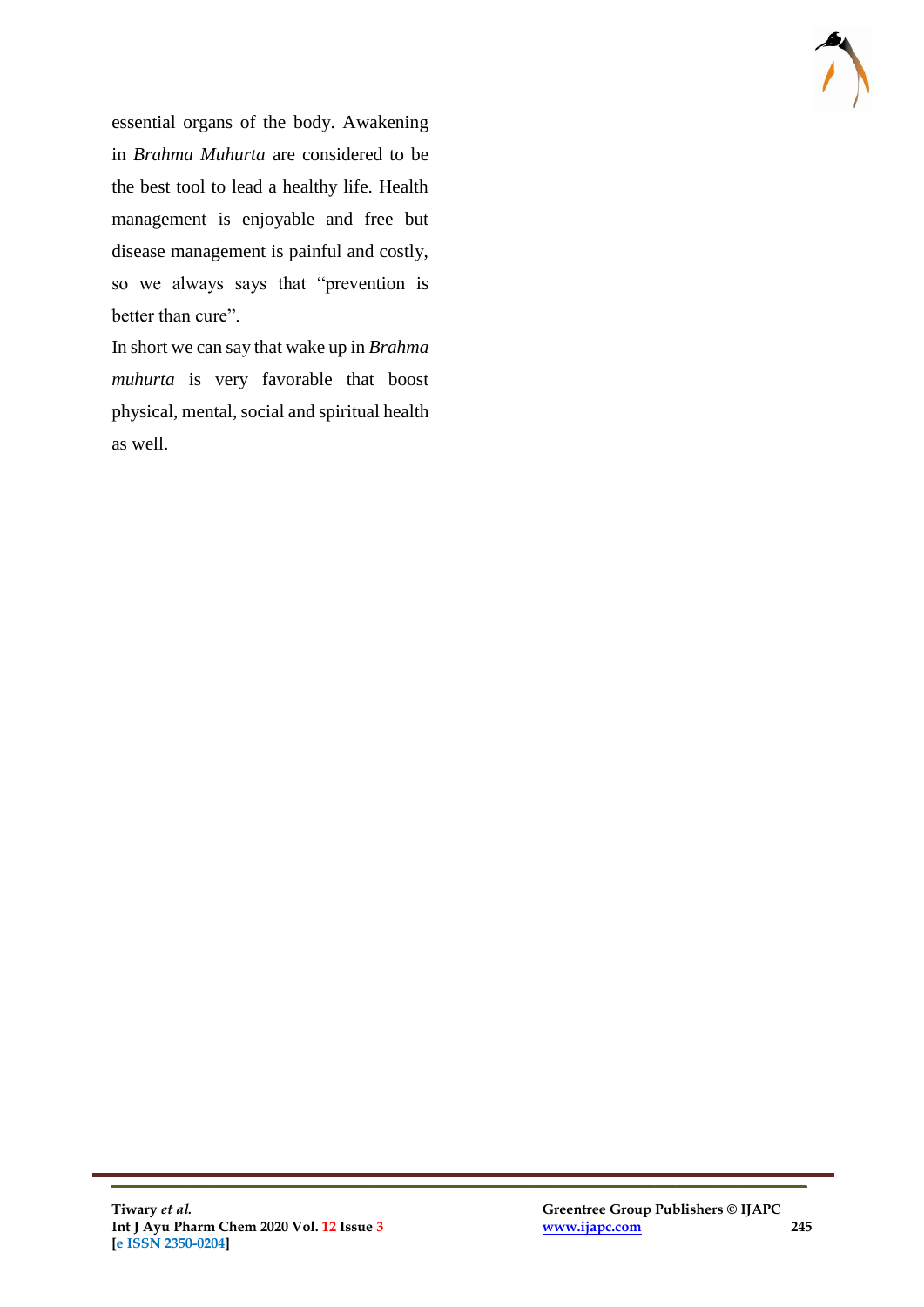

### **REFERENCES**

1. Charaka, charaka samhita with chakrapanidatta Ayurveda deepika commentary, Trikamji yadavji, chaukambha surbharti publication Varanasi, reprint edition 2011, page no.4. 2. Vagbhata, Astanga hridya with sarvanga sundara commentary by Arunadatta, Tewari P.V., Sutrasthana, chapter 2, verse1, ed.2 chaukhambha orientalia Varanasi, 2002, page no.16.

3. Vagbhata, Astanga hridya with sarvanga sundara commentary by Arunadatta, Tewari P.V., Sutrasthana, chapter 2, verse1, ed.2 chaukhambha orientalia Varanasi, 2002; page no.17-18.

4. Vagbhata, Dr. Astanga hridya,hindi translation by Tripathi Brahmanand, Sutrasthana, chapter 2, reprint edition, chaukhambha Sanskrit pratisthan delhi, 2009; page no. 26.

5. Vagbhata, Astanga Samgraha with Ayurveda Rasayan commentary by Hemadri, Tewari P.V., Sutrasthana, chapter 2, verse1, ed.2 chaukhambha orientalia Varanasi, 2002, page no.16.

6. dwivedi Bhojraj, religious bases of hindu belief, diamond pocket book new delhi, edition 2006, page no. 25.

7. Hiremath GS, A textbook of bhaisjya kalpana  $1<sup>st</sup>$  ed. 2000, IBH publication, 2000; 32.

8. Vandeguruparamparaam.blogspot.com. 9. Dwivedi Bhojraj, religious bases of hindu belief, diamond pocket book new delhi, edition 2006; page no.40.

10. Charaka, Charaka Samhita, Dr. Sharma Ramkaran and Vaidya Das Bhagwan, charaka samhita vol 1, reprint edition, chaukhamba orientalia Varanasi, 2014; page no.39.

11. Lad Vasant, Ayurveda: the science of self healing, ISBN 0-914955-004, page no.104.

12. Lord Krishna, Shrimad Bhagvad Geeta, hindi translation, chapter 6, verse 17, 31 ed., Gorakhpur Geeta Press, 2002; page no.89.

13. Charaka, Charaka Samhita, Dr. Sharma Ramkaran and Vaidya Das Bhagwan , Sutrasthana Chapter 8, verse 18, Chaukhamba Sanskrit series, Varanasi 2009; page no. 26.

14. Gargacharyas. Garga Samhita, Balbhadra Khanda. Hindi translation, 8 part, chapter 10, verse 7, 2 ed., Gorakhpur Geeta Press 2005; page no.152.

15. Nittai.Ved.Hyf.

 $\mathcal{L}_\mathcal{L}$  , and the contribution of the contribution of the contribution of the contribution of the contribution of the contribution of the contribution of the contribution of the contribution of the contribution of

16. RL bijlani, Understanding Medical Physiology, jaypee brothers medical publisher  $4<sup>th</sup>$  edition 2011; page no.479.

17. Nithyanandatimes.org/brahmamuhurta-its-time-to-wake-up/